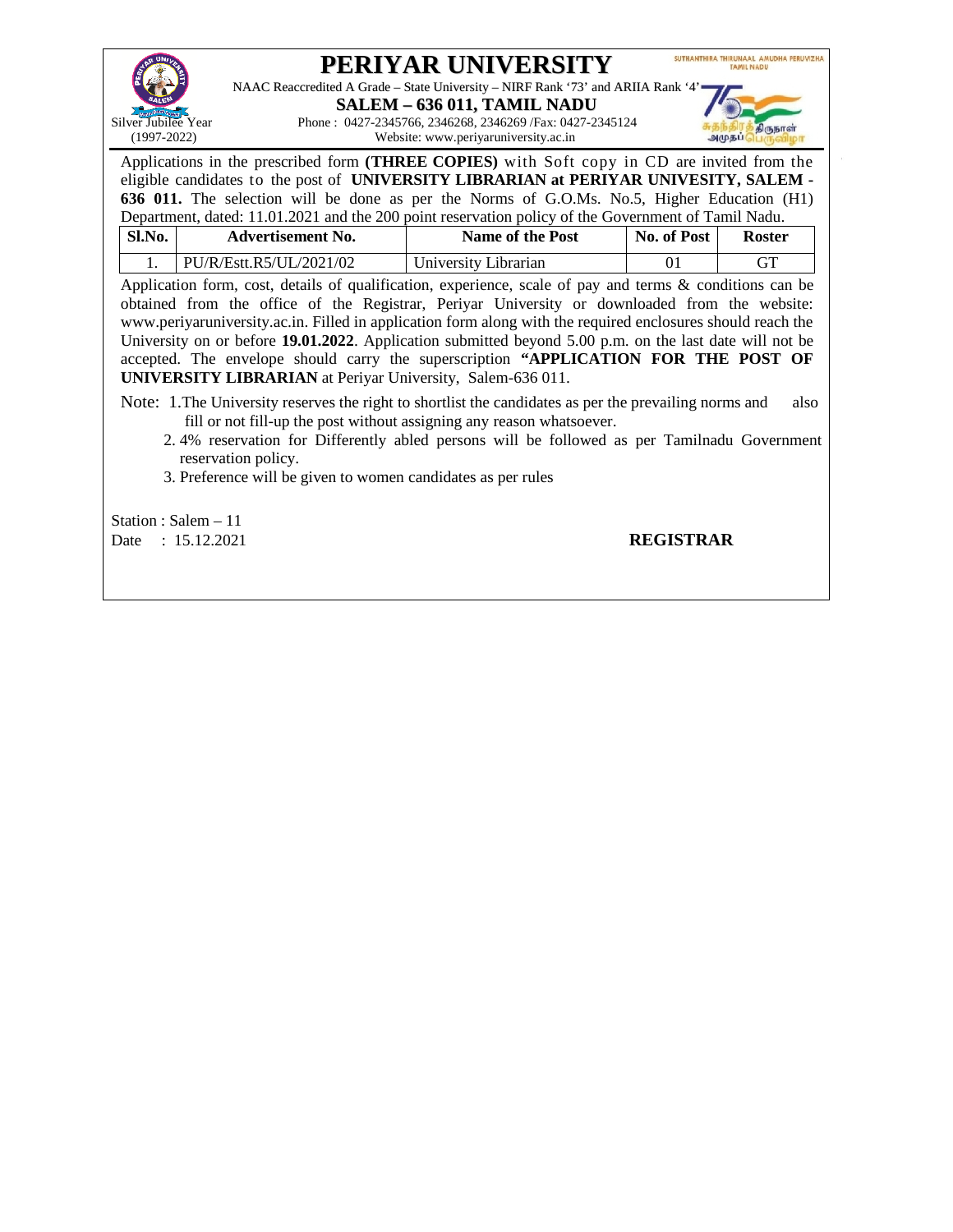#### **1. University Librarian**

#### **Post: Librarian (General Turn-1)**

- (i) A Master's Degree in Library Science/Information Science/Documentation Science with at least 55% marks or an equivalent grade in point-scale wherever the grading system is followed.
- (ii) At least ten years as a Librarian at any level in University Library or ten years of teaching as Assistant/Associate Professor in Library Science or ten years experience as a College Librarian.
- (iii) Evidence of innovative library services, including the integration of ICT in a library.
- (iv) A Ph.D Degree in library Science/Information Science/documentation/archives and manuscript-keeping.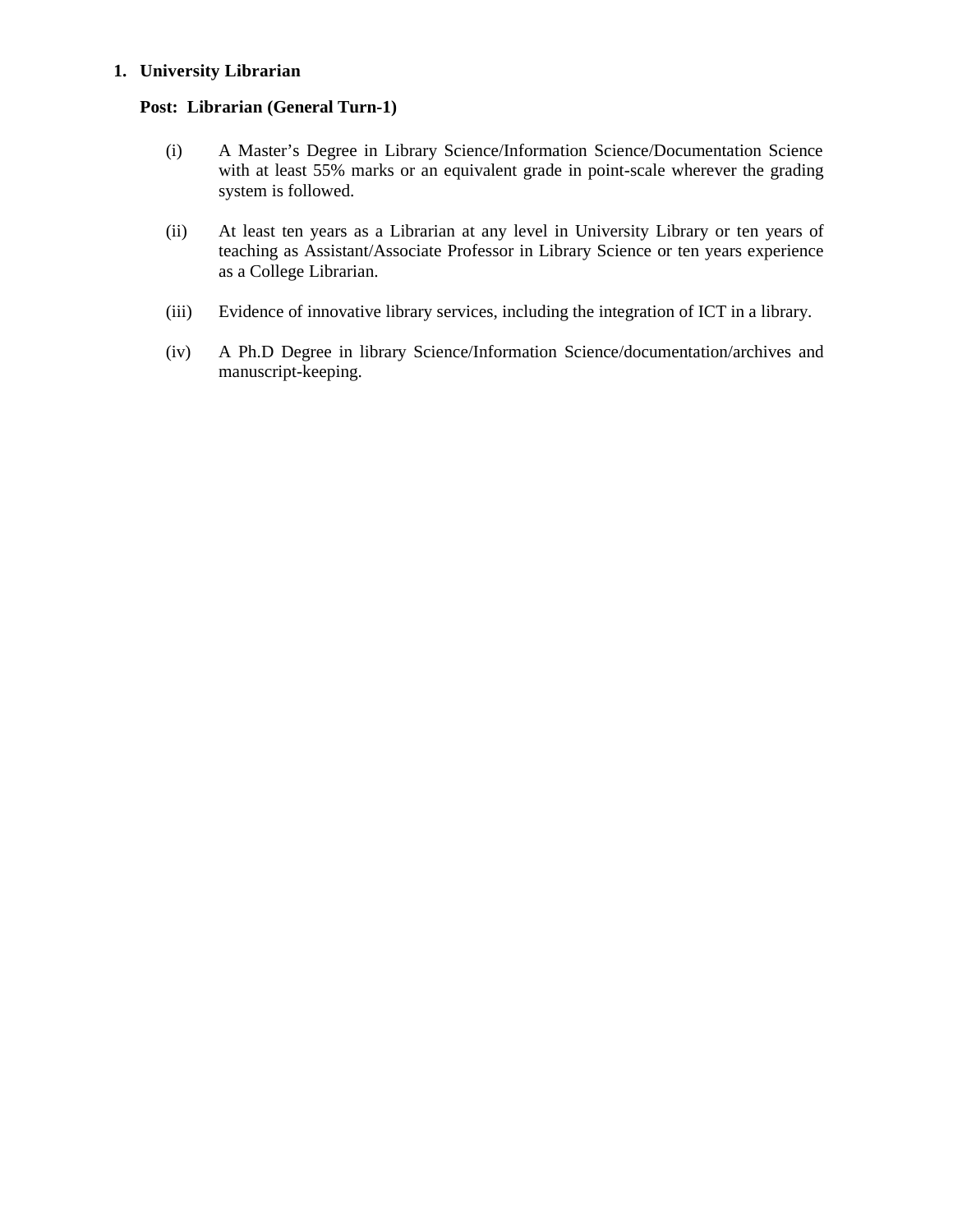### **General Instructions to the candidates**

Scale of Pay: [As per G.O.M](http://www.periyaruniversity.ac.in./)s. No.5, Higher Education (H1) Department, dated: 11.01.2021.

Application form, details of qualifications and instructions to the candidates are available at www.periyaruniversity.ac.in. The amount of Rs.1000/- and 500/- respectively for general and SC/ST candidates (non-refundable) has to be paid towards the cost of application and registration fees. However, SC/ST applicants should produce an attested copy of the Community Certificate obtained from the [competen](http://www.periyaruniversity.ac.in./)t authority to avail themselves of concession. To obtain application by post, candidates should also send a self-addressed stamped envelope (25x12 cm) to the value of Rs.40/- along with the Demand Draft. Applications can also be downloaded from www.periyaruniversity.ac.in and if the application is downloaded, a non-refundable Demand Draft to the value of the above mentioned fees is to be sent along with the application. All Demand Drafts should be taken on/after the date of advertisement in favour of **"The Registrar, Periyar University"** payable at **Salem**.

- 1. Qualifications and other conditions prescribed and notified by the MHRD/ UGC Norms.
- 2. Qualification, experience, age, etc., or as on 15.12.2021.
- 3. Candidates are required to forward their application (three hard copies in the prescribed format and a soft copy in a (CD) accompanied by evidence of age, community, professional experience, academic qualifications and distinctions, present position, salary drawn, reprints of publications, copies of recent testimonials from at least two persons and all other relevant supporting documents. Copies of all the supporting documents should be attached to all three copies of application.
- 4. The candidates already in service should submit their applications through proper channel. Otherwise they should produce No Objection Certificate obtained from the employer at the time of interview, failing which the applicant will not be interviewed.
- 5. The candidate should submit the Community certificate issued by the competent authority.
- 6. The candidates should submit the Service certificate issued by the competent authority.
- 7. Applicants should be prepared to come for an interview at Salem at their own cost.
- 8. Video Conferencing will not be entertained.
- 9. Canvassing or influencing authorities shall render the candidature invalid.
- 10. Applications without registration fee and attested copies of testimonials will be summarily rejected.
- 11. Persons who want to avail the benefit of reservation under the Differently abled category will have to submit the Disability Certificate issued by the Competent Authority in the prescribed format.
- 12. Contributory Pension Scheme will be applicable for the new entrants and also for the staff who were recruited on or after 1.4.2003. (G.O.Ms.No.439/Fin/2004, dated 6.8.2004).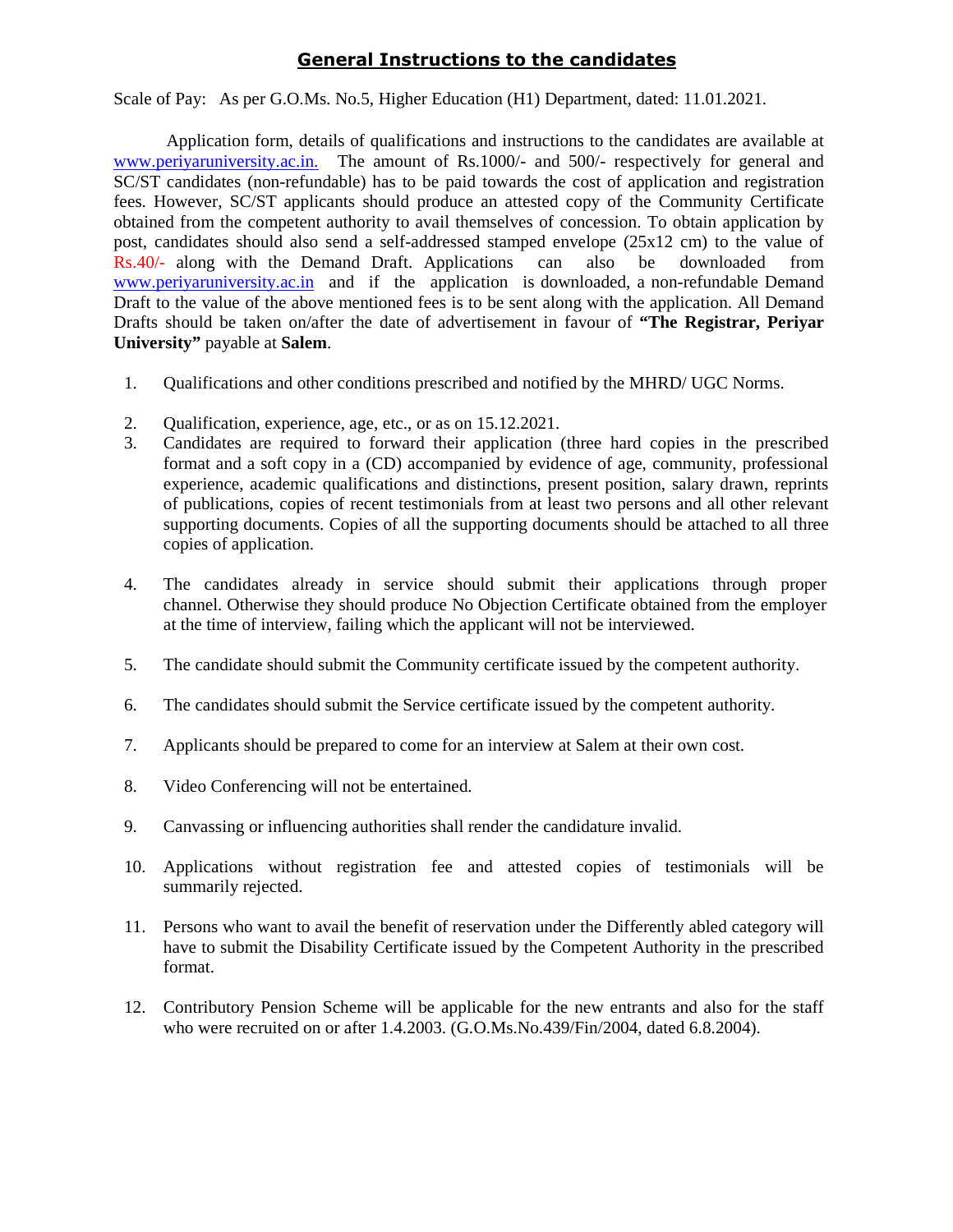- 13. The prescribed qualifications are the minimum and the mere possession of the same does not entitle candidates to be called for interview.
- 14. The University reserves the right to shortlist the candidates by adopting conventional procedures and fill or not fill-up the post without assigning any reasons whatsoever.
- 15. The University will not be responsible for postal delay, if any.
- 16. Enquiries regarding the application shall not be entertained.
- 17. All certificates must be produced in original at the time of interview (only photo copies should be enclosed with the Application)
- 18. Qualification / Experience as on the last date of submission of the application will only be taken into consideration.
- 19. The selected candidates will be required to execute a bond with the University in accordance with terms laid down by the University while joining.
- 20. Incomplete application in any respect or not accompanied with Demand Draft or received after the due date will be summarily rejected.
- 21. The decision of the University shall be final and no appeal or correspondence shall be entertained in this regard.

The envelope containing the filled in application should carry the superscription "**Application for the post of \_\_\_\_\_\_\_\_\_\_\_\_\_\_\_\_\_\_\_ in the category of \_\_\_\_\_\_\_\_\_at Periyar University"** on the left hand top corner. The applications should be sent to **"The Registrar, Periyar University, Salem-636 011**, Tamil Nadu, India" either by Registered post or submitted in person, so as to reach the same to this office on or before **19.01.2022 up to 5.00 p.m.** Applications received after the last date will not be considered.

Salem - 636 011 Date: 15.12.2021

REGISTRAR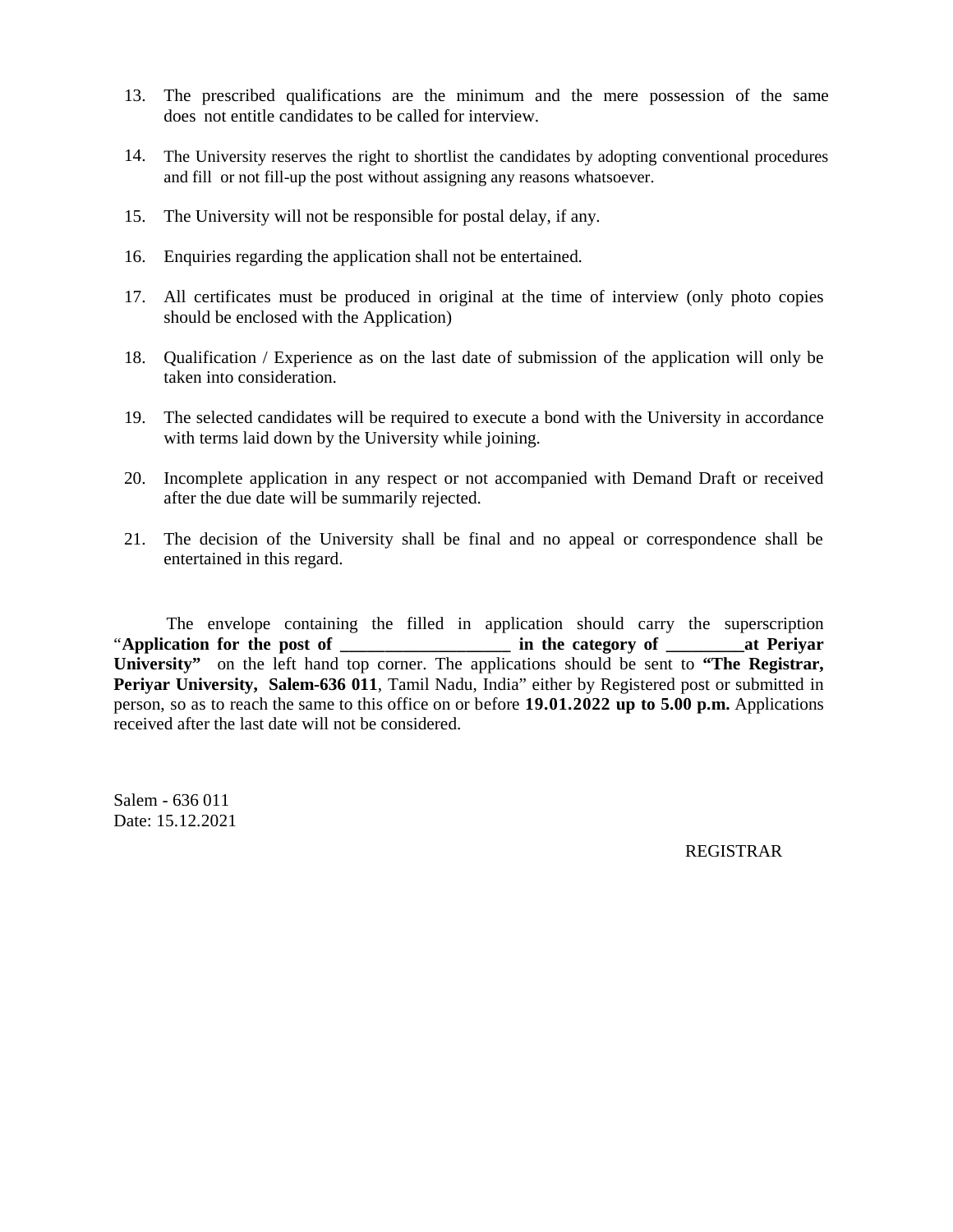

### **Application No.**

SUTHANTHIRA THIRUNAAL AMUDHA PERUVIZHA

**PERIYAR UNIVERSITY**

NAAC Reaccredited A Grade – State University – NIRF Rank 73 and ARIIA Rank 4 **SALEM – 636 011, TAMIL NADU**

Sliver Jubilee Phone : 0427-2345766, 2346268, 2346269 /Fax: 0427-2345124<br>Website: www.periyaruniversity.ac.in Website: www.periyaruniversity.ac.in



#### **Ad. No. Dated:**

#### **Application** for the Post of **University Librarian To be submitted in THREE copies with soft copy in the form of CD)**

|                   | <b>Application &amp; Registration Fee Details</b> | Affix recent<br>Passport size |
|-------------------|---------------------------------------------------|-------------------------------|
| D.D. No           | Date<br>$\mathcal{L}$                             | colour Photograph<br>with     |
| Name of the Bank: | Branch:                                           | attestation                   |
| Amount Rs.        |                                                   |                               |
|                   |                                                   |                               |

| 1. Name (in Block Letters)                             |                |               |
|--------------------------------------------------------|----------------|---------------|
| 2. Father's Name                                       | $\ddot{\cdot}$ |               |
| $3.$ Sex                                               | $\mathbb{R}^n$ | Male / Female |
| 4. Marital Status                                      | $\ddot{\cdot}$ |               |
| 5. Religion                                            | $\ddot{\cdot}$ |               |
| 6. Place of birth                                      | $\ddot{\cdot}$ |               |
| 7. District & State                                    | $\ddot{\cdot}$ |               |
| 8. Mother Tongue                                       | $\ddot{\cdot}$ |               |
| 9. Date of Birth                                       |                |               |
| Age as on the date of advertisement: Y_______ M_______ |                | $\mathbf{D}$  |
| 10. Nationality                                        |                |               |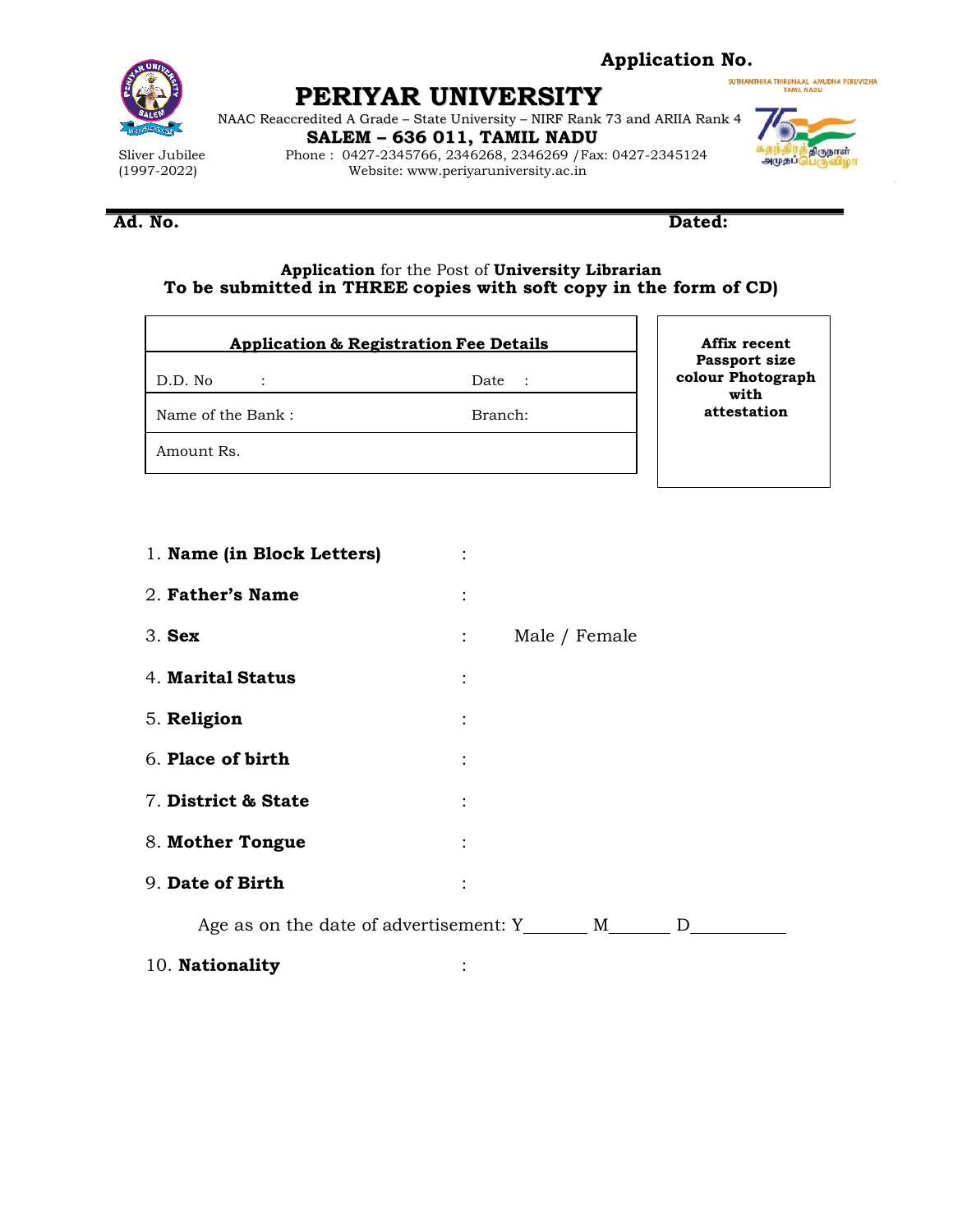11. **Community:** *(Please tick the relevant box and enclose an attested copy of the Community Certificate)*

|  |  |  |  | $\vert$ GT $\vert$ SC(A) $\vert$ SC $\vert$ ST $\vert$ MBC/DNC $\vert$ BC $\vert$ |  |
|--|--|--|--|-----------------------------------------------------------------------------------|--|
|--|--|--|--|-----------------------------------------------------------------------------------|--|

# 12. **If Differently abled, give details** :

*(Enclose an attested copy of the Certificate)*

### 13**. Occupation** :

14. **Address for Communication** :

| Pin                 |
|---------------------|
| Phone/ Mobile:      |
| E-mail<br>$\bullet$ |

### 15. **Present position** :

| (Please enclose a Pay Certificate) |  |
|------------------------------------|--|
| Gross emoluments                   |  |
| Scale of Pay                       |  |
| Designation                        |  |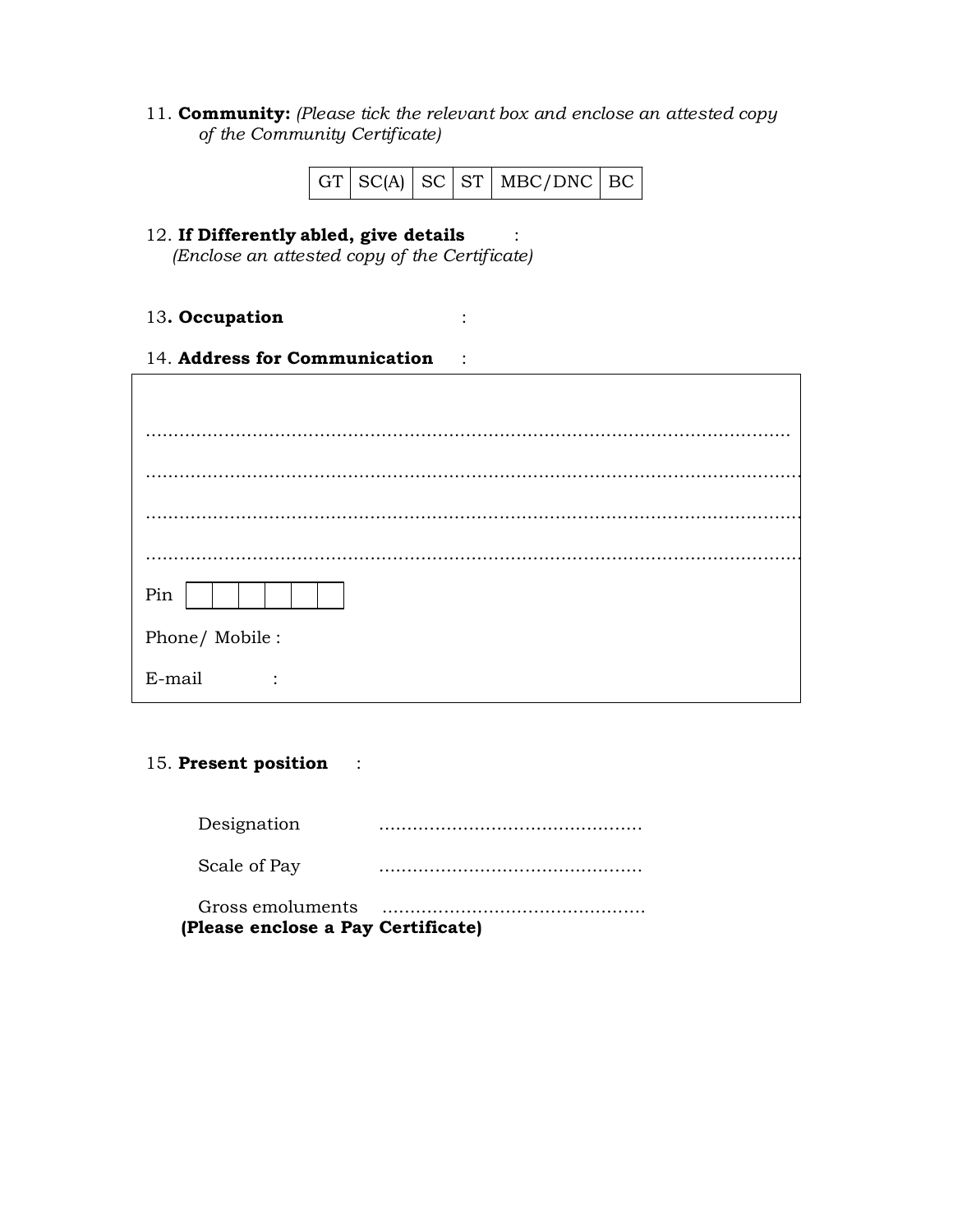### 16. **Educational Qualifications** *(Starting from the highest)* :

| S.<br>No. | Examination<br><b>Passed</b> (Date<br>on which<br>degrees taken<br>including Ph.D) | Name of the<br><b>Institution</b><br>/ College /<br>University | <b>Subjects</b> | <b>Special</b><br>ization | Year of<br>Passing | % of Marks<br>/ Grade<br>Class /<br>Rank |
|-----------|------------------------------------------------------------------------------------|----------------------------------------------------------------|-----------------|---------------------------|--------------------|------------------------------------------|
| 1.        |                                                                                    |                                                                |                 |                           |                    |                                          |
| 2.        |                                                                                    |                                                                |                 |                           |                    |                                          |
| 3.        |                                                                                    |                                                                |                 |                           |                    |                                          |
| 4.        |                                                                                    |                                                                |                 |                           |                    |                                          |
| 5.        |                                                                                    |                                                                |                 |                           |                    |                                          |
| 6.        |                                                                                    |                                                                |                 |                           |                    |                                          |
| 7.        |                                                                                    |                                                                |                 |                           |                    |                                          |
| 8.        |                                                                                    |                                                                |                 |                           |                    |                                          |
| 9.        |                                                                                    |                                                                |                 |                           |                    |                                          |

*(Please enclose the attested Xerox copies of the Certificates)*

### 17. **Details of Ph.D. Degree:**

- 1. Date of submission of Ph.D Thesis :
- 2. Month and year of Ph.D. Degree awarded :
- 3. Subject and Title of the Thesis :

#### 18. **Post Doctoral Work if any** : *(Any other higher degree like D.Sc., D.Litt., etc)*

19. **Details of SLET/SET/NET** passed, conducted by UGC/CSIR Similar Tests Accredited by the UGC

| Name of the Eligibility<br>Test | Subject | Month & Year of<br>Passing |
|---------------------------------|---------|----------------------------|
|                                 |         |                            |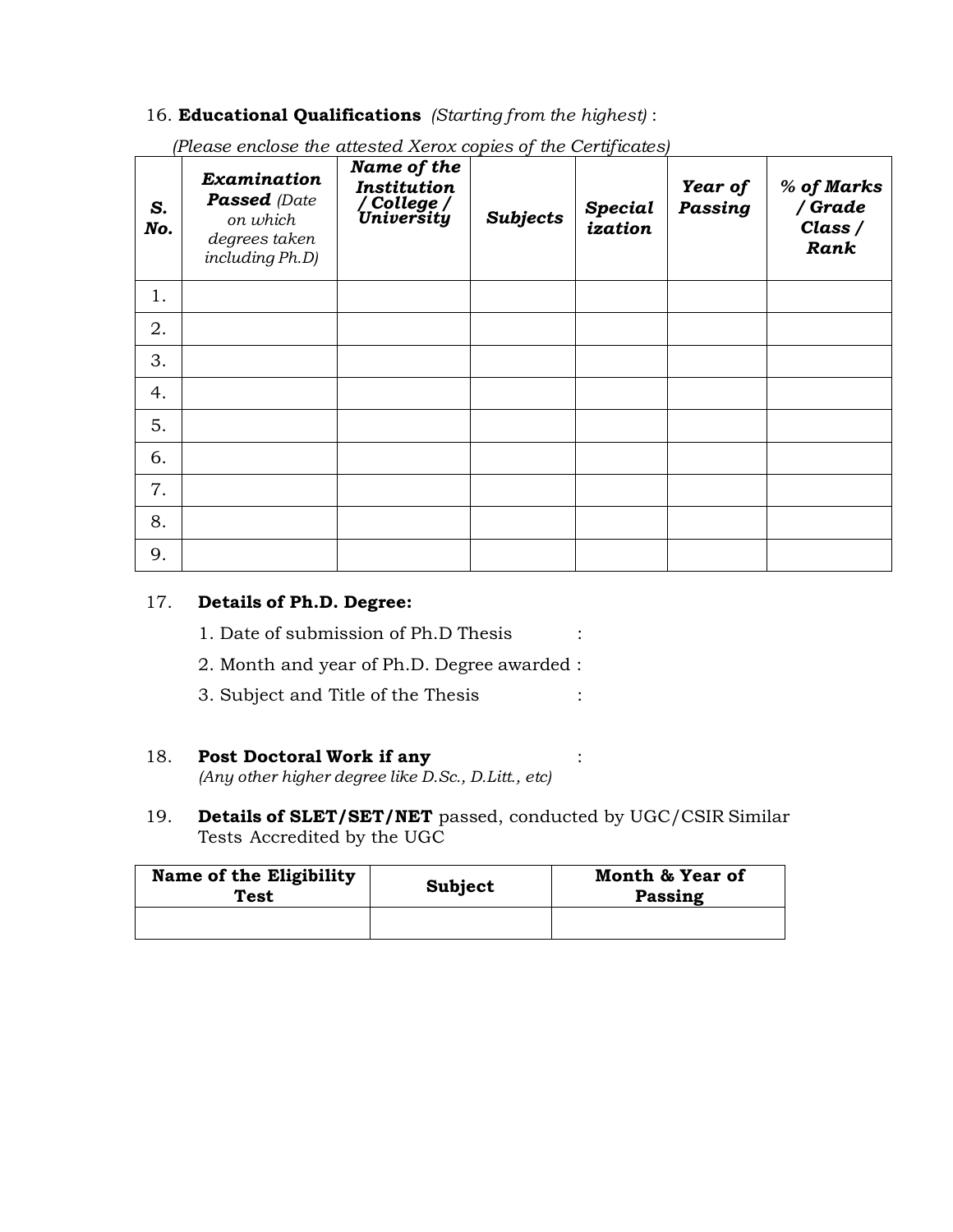# 20.(a) **Teaching Experience** :

*(Please enclose the Xerox copies of the Service Certificates)*

|                   |                    |                 |                         | <b>Teaching</b> |    | <b>Duration</b> |    | <b>Total years</b>         |
|-------------------|--------------------|-----------------|-------------------------|-----------------|----|-----------------|----|----------------------------|
| <b>S1.</b><br>No. | <b>Institution</b> | <b>Position</b> | Temporary/<br>Permanent | <b>UG</b>       | PG | From            | To | and<br>month of<br>service |
| 1.                |                    |                 |                         |                 |    |                 |    |                            |
| 2.                |                    |                 |                         |                 |    |                 |    |                            |
| 3.                |                    |                 |                         |                 |    |                 |    |                            |
| 4.                |                    |                 |                         |                 |    |                 |    |                            |
| 5.                |                    |                 |                         |                 |    |                 |    |                            |

# (b) **Research Experience** : *(Other than Ph.D., research period)*

| S.<br>No. | <b>Positions held</b> | Name of the<br><b>Institutions</b> | <b>Research Guidance</b><br>(Degree Awarded)<br><b>No.of Candidates)</b><br>M.Phil.<br>Ph.D. |  | Post<br><b>Doctoral</b><br><b>Research</b> |
|-----------|-----------------------|------------------------------------|----------------------------------------------------------------------------------------------|--|--------------------------------------------|
| 1.        |                       |                                    |                                                                                              |  |                                            |
| 2.        |                       |                                    |                                                                                              |  |                                            |
| 3.        |                       |                                    |                                                                                              |  |                                            |
| 4.        |                       |                                    |                                                                                              |  |                                            |
| 5.        |                       |                                    |                                                                                              |  |                                            |

# (c) **Administrative Experience :**

| S.  | <b>Positions held</b> | Name of the         |             | <b>Duration</b> |            |  |
|-----|-----------------------|---------------------|-------------|-----------------|------------|--|
| No. |                       | <b>Institutions</b> | <b>From</b> | To              | experience |  |
| 1.  |                       |                     |             |                 |            |  |
| 2.  |                       |                     |             |                 |            |  |
| 3.  |                       |                     |             |                 |            |  |
| 4.  |                       |                     |             |                 |            |  |
| 5.  |                       |                     |             |                 |            |  |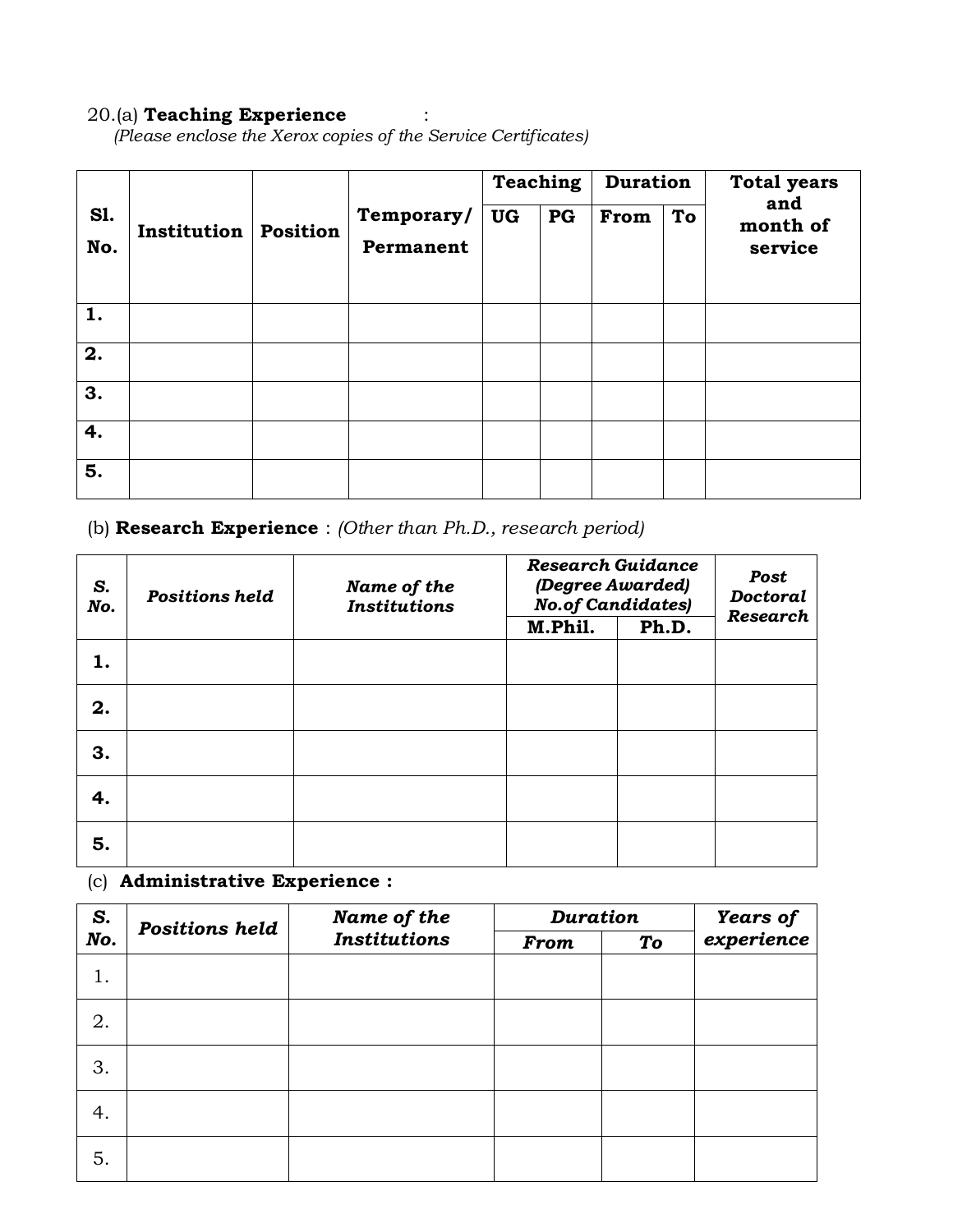| S.No. | <b>Position held</b> | Name of<br>the<br>Institution | <b>Experience</b> |               |             |  |
|-------|----------------------|-------------------------------|-------------------|---------------|-------------|--|
|       |                      |                               | <b>Years</b>      | <b>Months</b> | <b>Days</b> |  |
| 1.    |                      |                               |                   |               |             |  |
| 2.    |                      |                               |                   |               |             |  |
| 3.    |                      |                               |                   |               |             |  |
| 4.    |                      |                               |                   |               |             |  |

# 21. **Experience gained for the post applied (proof to the attached)**

# 22. **Research Projects undertaken** :

*(Give details with proofs)*

| S. No. | Title of<br>Amount<br>the<br><b>Sanctioned</b> |  | <b>Name of the Funding</b><br>Agency | Period<br>of | Year of<br>completion |
|--------|------------------------------------------------|--|--------------------------------------|--------------|-----------------------|
|        | Project                                        |  | National   International             | Project      |                       |
|        |                                                |  |                                      |              |                       |
|        |                                                |  |                                      |              |                       |
| 3.     |                                                |  |                                      |              |                       |
| 4.     |                                                |  |                                      |              |                       |
| 5.     |                                                |  |                                      |              |                       |

# 23. **Training undergone**:

| S.  | <b>Nature of Training</b>              |              |                     |      | <b>Duration</b><br>Name of the |  |  |
|-----|----------------------------------------|--------------|---------------------|------|--------------------------------|--|--|
| No. | (Academic /<br><b>Administration</b> ) | <b>Theme</b> | <b>Institutions</b> | From | To                             |  |  |
| 1.  |                                        |              |                     |      |                                |  |  |
| 2.  |                                        |              |                     |      |                                |  |  |
| 3.  |                                        |              |                     |      |                                |  |  |
| 4.  |                                        |              |                     |      |                                |  |  |
| 5.  |                                        |              |                     |      |                                |  |  |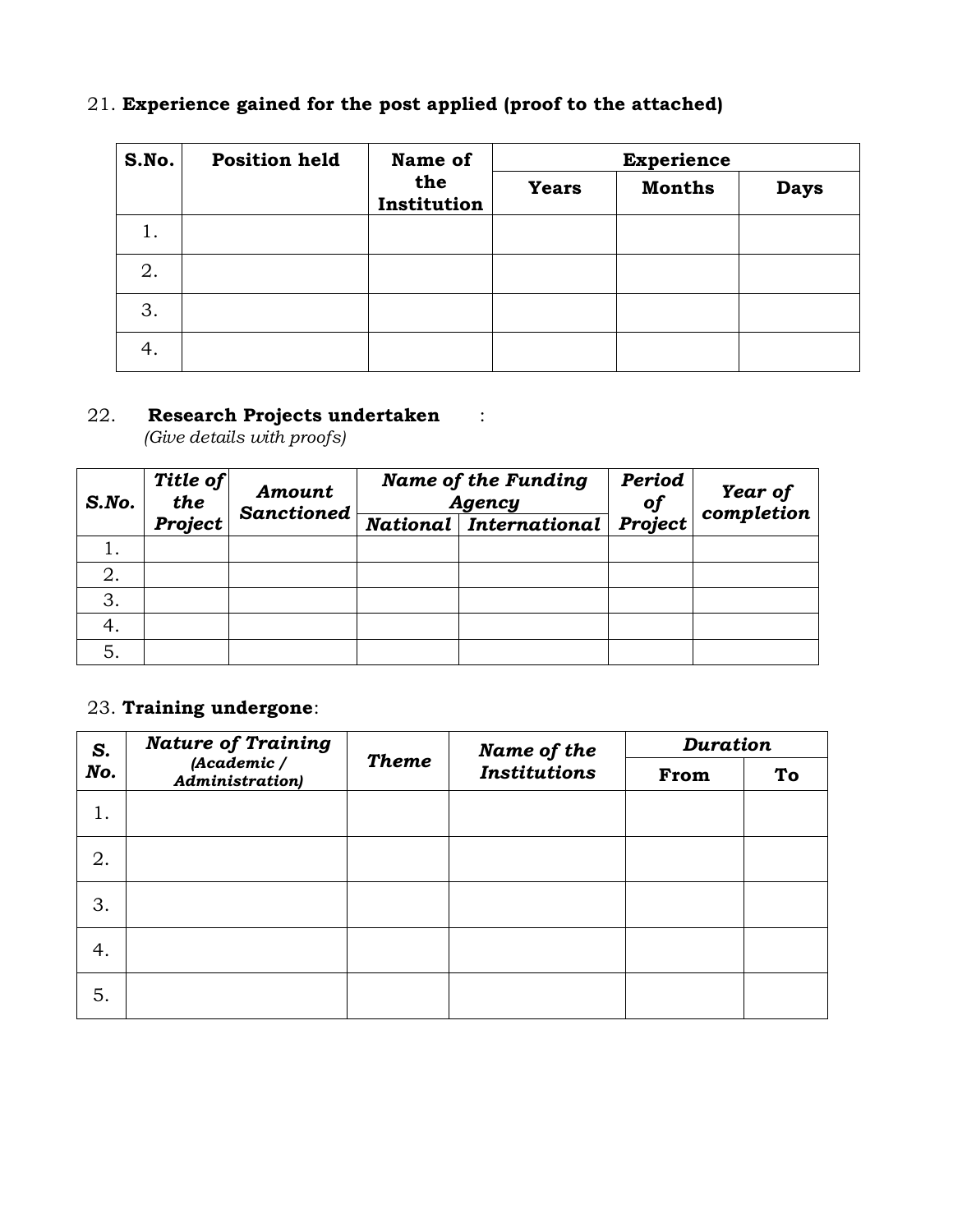# 24. **Other Academic service:**

| S.  |                                                           | Institution /     |             | <b>Duration</b> |                        |  |
|-----|-----------------------------------------------------------|-------------------|-------------|-----------------|------------------------|--|
| No. | <b>Nature of Service</b>                                  | <b>University</b> | <b>From</b> | To              | years of<br>experience |  |
| 1.  | Chairman/Member<br><b>Board of Studies</b>                |                   |             |                 |                        |  |
| 2.  | Chairman/Member<br><b>Question Paper</b><br>setting Board |                   |             |                 |                        |  |
| 3.  | Chairman/<br>Member<br><b>Selection</b><br>Committee      |                   |             |                 |                        |  |
| 4.  | Chairman/<br>Member<br><b>Experts</b><br>Committee        |                   |             |                 |                        |  |
| 5.  | Member<br><b>Academic Council</b>                         |                   |             |                 |                        |  |
| 6.  | Senate Member                                             |                   |             |                 |                        |  |
| 7.  | Syndicate Member                                          |                   |             |                 |                        |  |

# 25. **Other Experiences :**

| S.  | <b>Position Held</b>                        | Name of the | Period |    | <b>Years of</b> |
|-----|---------------------------------------------|-------------|--------|----|-----------------|
| No. | <b>Institution</b>                          |             | From   | To | experience      |
| 1.  | NSS Officer /<br>Co-ordinator               |             |        |    |                 |
| 2.  | NCC Officer                                 |             |        |    |                 |
| 3.  | Co-ordinator -CDC                           |             |        |    |                 |
| 4.  | Member of<br>Bodies<br>Govt.<br>Institution |             |        |    |                 |
| 5.  | Dean/Director                               |             |        |    |                 |
| 6.  | Deputations<br>to<br>overseas, etc          |             |        |    |                 |

# 26. **Fellowship/ Award or Prize /Distinction received (if any):**

| $S$ .No. | Name | Institution | National /<br>  National /   Purpose<br>  International   of Award | <b>Year</b> |
|----------|------|-------------|--------------------------------------------------------------------|-------------|
|          |      |             |                                                                    |             |
|          |      |             |                                                                    |             |
|          |      |             |                                                                    |             |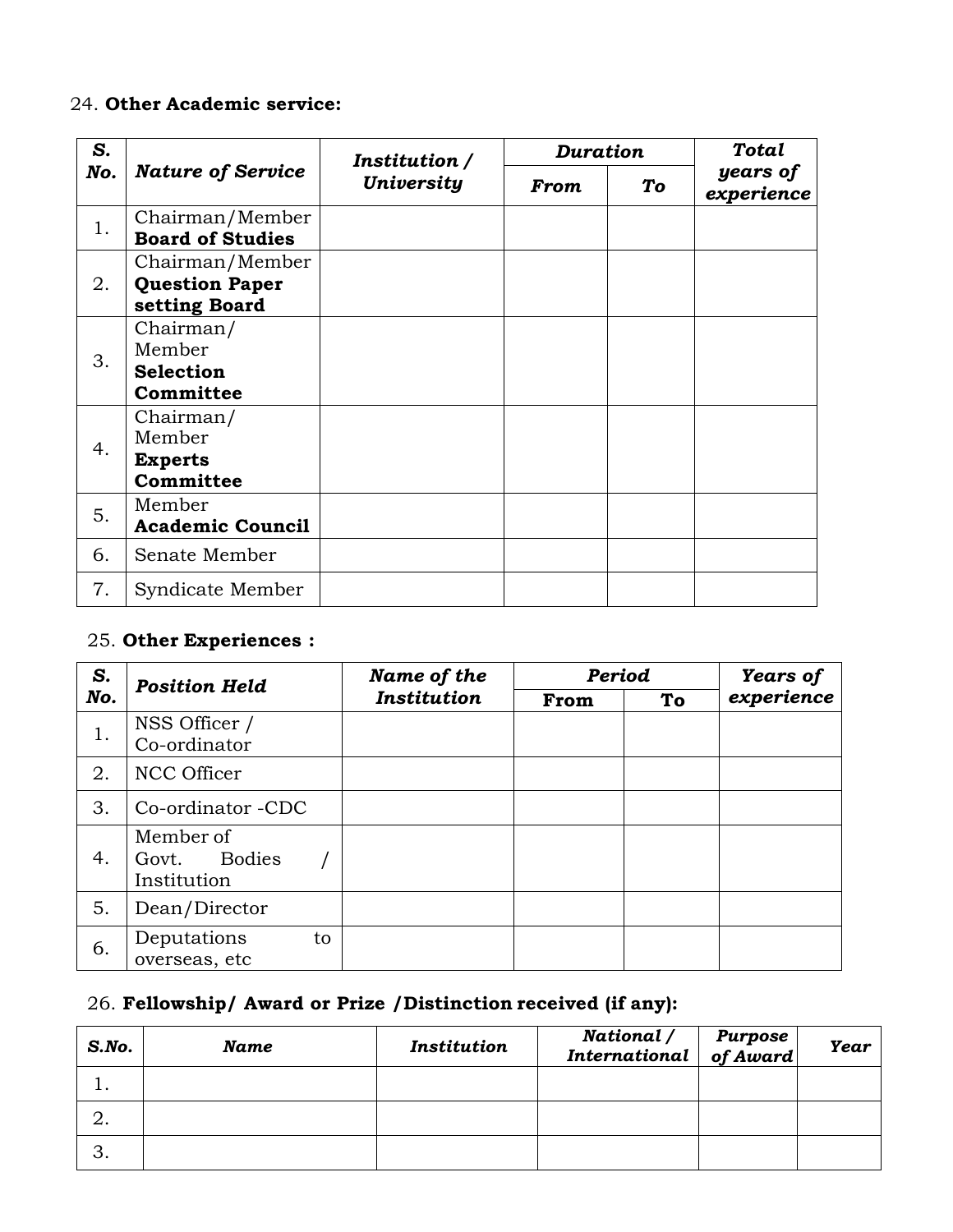# 27. **Membership in Professional Bodies**

| $S$ .No. | Organization | <b>Position</b> | Duration |
|----------|--------------|-----------------|----------|
|          |              |                 |          |
| 2.       |              |                 |          |
| 3.       |              |                 |          |
|          |              |                 |          |

# 28. **Publications**

# **a) Books**

| $S$ .No. | Title of the Book | Authored/<br>edited | Publisher | <b>ISSN/ISBN</b><br>No. |
|----------|-------------------|---------------------|-----------|-------------------------|
| 1.       |                   |                     |           |                         |
| 2.       |                   |                     |           |                         |
| 3.       |                   |                     |           |                         |
| 4.       |                   |                     |           |                         |

# **b) Book Chapter**

| S. No. | Title of the Chapter | <b>Book Title</b> | Publisher | <b>ISSN/ISBN</b><br>No. |
|--------|----------------------|-------------------|-----------|-------------------------|
| l.     |                      |                   |           |                         |
| 2.     |                      |                   |           |                         |
| 3.     |                      |                   |           |                         |
| 4.     |                      |                   |           |                         |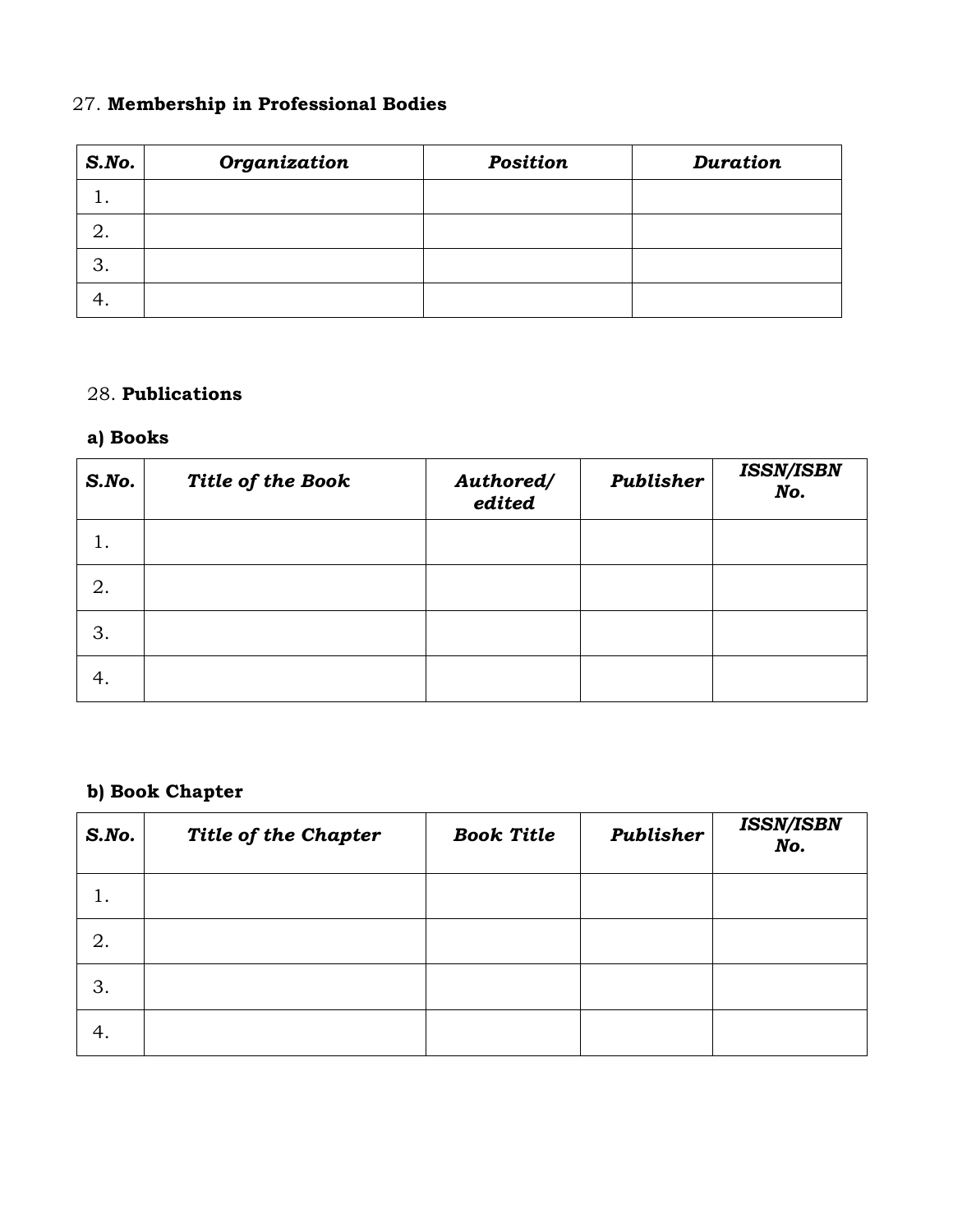### **c) Research Papers in Journals:**

| S.<br>No. | <b>Author(s)</b> | Title of the<br><b>Article</b> | Name<br>of the<br>Journal | Volume,<br>Issue &<br>Page<br>No. | Year of<br>publication | <b>ISSN /UGC</b><br>No. | <b>SCI/SCIE/</b><br><b>SCOPUS</b><br>details |
|-----------|------------------|--------------------------------|---------------------------|-----------------------------------|------------------------|-------------------------|----------------------------------------------|
|           |                  |                                |                           |                                   |                        |                         |                                              |
| 2.        |                  |                                |                           |                                   |                        |                         |                                              |
| 3.        |                  |                                |                           |                                   |                        |                         |                                              |

*(Enclose reprints of the papers published)*

*(Attach separate sheet, if space provided is insufficient)*

**d) Papers in Conference Proceedings:**

| S.<br>No. | <b>Author(s)</b> | Title of the<br><b>Article</b> | Name of<br>the<br>Conference<br><b>Proceedings</b><br>details | Volume,<br>Issue &<br>Page<br>No. | Year of<br>publication | <b>ISSN</b><br>/ISBN<br>No.<br>if any |
|-----------|------------------|--------------------------------|---------------------------------------------------------------|-----------------------------------|------------------------|---------------------------------------|
| 1.        |                  |                                |                                                               |                                   |                        |                                       |
| 2.        |                  |                                |                                                               |                                   |                        |                                       |
| 3.        |                  |                                |                                                               |                                   |                        |                                       |
| 4.        |                  |                                |                                                               |                                   |                        |                                       |
| 5.        |                  |                                |                                                               |                                   |                        |                                       |

- 29 **(a)Papers presented in National / International Seminars, Symposia, Conferences and Workshops**
	- **(b) List of Invited Lectures / Resource persons details**
	- **(c) National/ International Seminars, Symposia, Conferences and Workshops Organized**
- 30 **(a) Details of Industrial Consultancy, if any : (Proof to be enclosed)**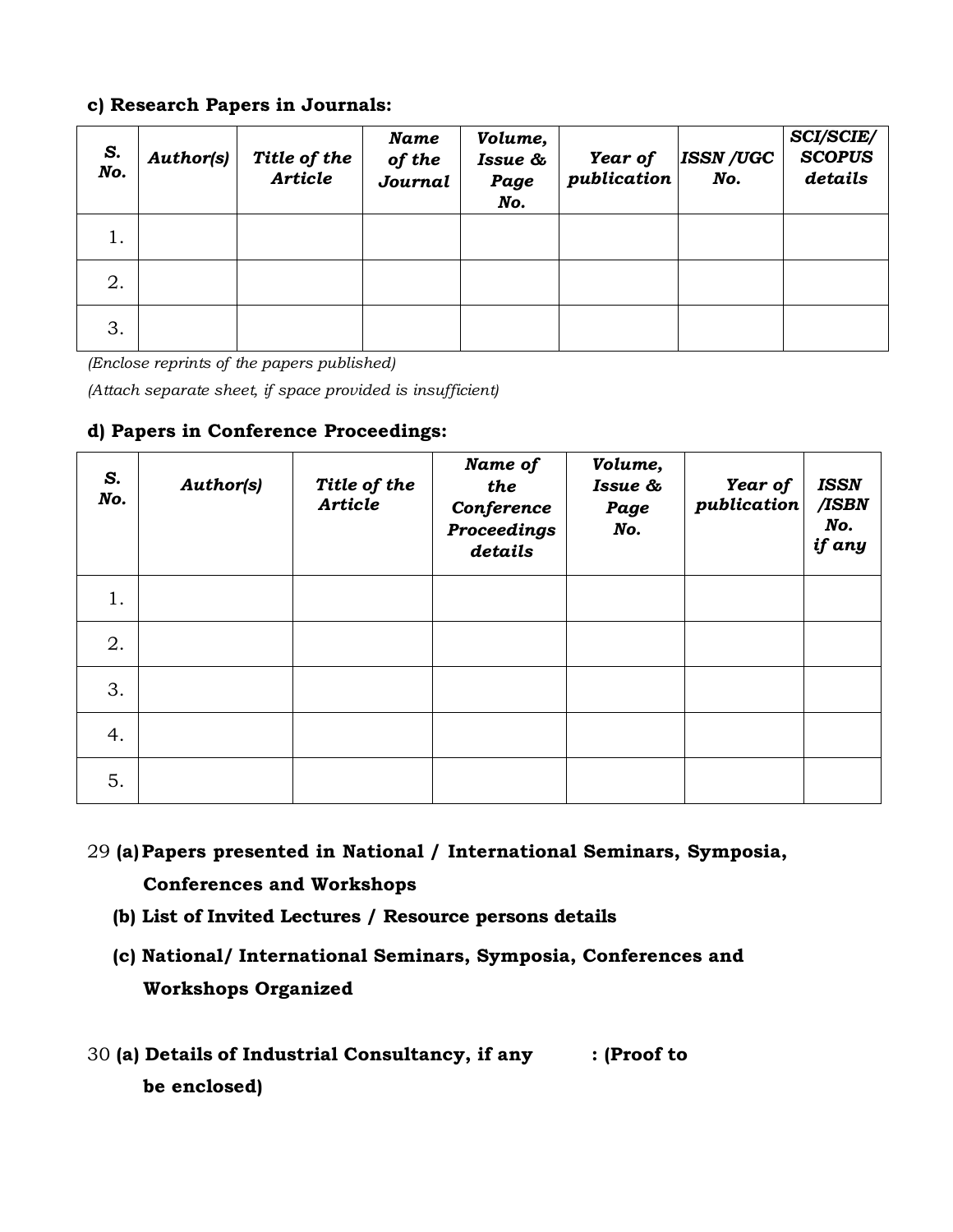# **(b) Details of Patents, if any : (Proof to be enclosed)**

# **(c) Policy document (International body / UNO / UNESCO/etc./ Central Government / State Government details**

### 31. **Disciplinary Actions (If any)** :

| $S$ .No. | Type of action | <b>Nature of Punishment</b> |
|----------|----------------|-----------------------------|
|          |                |                             |
|          |                |                             |

### 32. **Languages known :**

| $S$ .No. | <b>Name of the Language</b> | Read | Write | <b>Speak</b> |
|----------|-----------------------------|------|-------|--------------|
|          |                             |      |       |              |
| 2.       |                             |      |       |              |
| 3.       |                             |      |       |              |
| 4.       |                             |      |       |              |

### 33. **Other Skills :**

| S. No. | <b>Type of Skills</b> | <b>Nature of Proficiency</b> |  |
|--------|-----------------------|------------------------------|--|
|        |                       |                              |  |
|        |                       |                              |  |

# 34. **Any other relevant information that the candidate wishes to furnish.**

# 35. **If appointed, time required to join duty:**

36. **List of Testimonials: Name, address, Email and mobile number of two persons from whom you have enclosed your testimonials (One of which should be from the Employer / Head under whom the applicant serving / last served / studied)**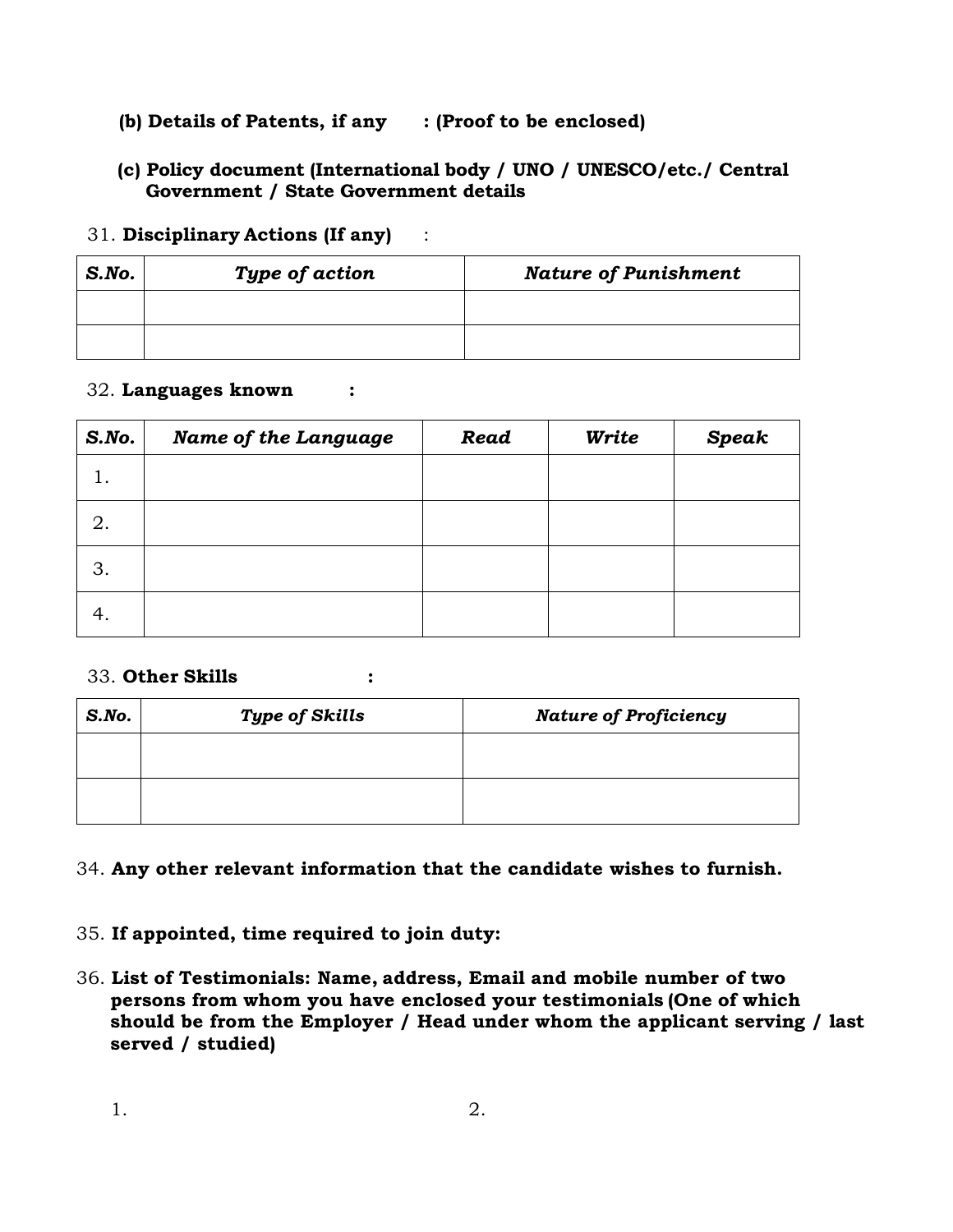- 37. **Name and address Email and mobile number of two responsible persons (not relatives) to whom reference regarding the applicants work and conduct can be vouched.**
	- 1. 2.

38. **Assessment Criteria : As per the Criteria given in UGC Appendix Table 4 (refer G.O. Ms. No.5, dt: 11.01.2021)**

### 39. **Academic/Research Score : As per the Criteria given in UGC Appendix Table 2 (refer G.O. Ms. No.5, dt: 11.01.2021)**

40. **Please provide a write - up of what you would achieve if you are selected for the position you have applied** *(not exceeding 150 words)*

|  | 41. Check List of enclosure: (Tick in the appropriate column) |  |
|--|---------------------------------------------------------------|--|
|--|---------------------------------------------------------------|--|

| S.<br>No. | <b>Enclosure</b><br>(Except D.D. attach attested xerox<br>copies only) | <b>Attached</b> | <b>Not Attached</b> |
|-----------|------------------------------------------------------------------------|-----------------|---------------------|
| 1.        | Demand Draft                                                           |                 |                     |
| 2.        | Age Proof - Birth Certificate                                          |                 |                     |
| 3.        | <b>SSLC</b> First Page                                                 |                 |                     |
| 4.        | Community Certificate                                                  |                 |                     |
| 5.        | $UG/PG/M.Phil./Ph.D$ Degree<br>Certificates                            |                 |                     |
| 6.        | NET/SLET/SET certificate                                               |                 |                     |
| 7.        | No Objection Certificate if already<br>employed                        |                 |                     |
| 8.        | Service Certificate from competent<br>authority                        |                 |                     |
| 9.        | Last Pay Drawn Certificate if already<br>employed                      |                 |                     |
| 10.       | Testimonials                                                           |                 |                     |
| 11.       | Assessment Criteria (Table 4)                                          |                 |                     |
| 12.       | Academic / Research Score (Table 2)                                    |                 |                     |